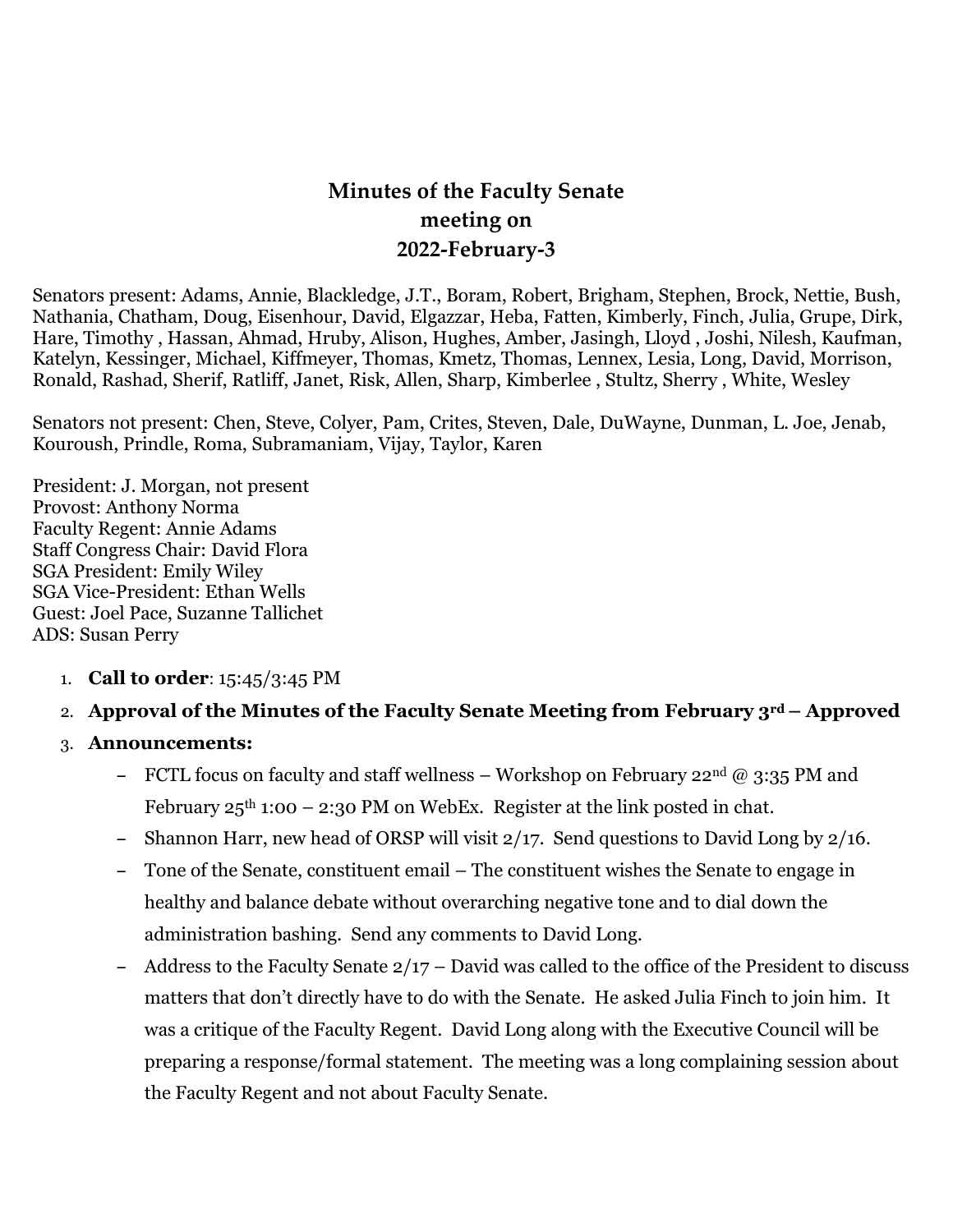- **–** Ronald Morrison Hopes the statement is positive and supportive of the Faculty Regent. If the President has a problem with the Faculty Regent, why doesn't he talk to the Faculty Regent? Why doesn't he come to the Faculty Senate?
- **–** Timothy Hare It is important to communicate to the President and the Provost that from the perspective of the Senate, they are not talking to us. The problem is they're not talking. They are not coming.
- **–** Wesley White When you create this document, will it be a document that the Faculty Senate can vote on and address? David Long - Yes
- 4. **President's Report:** Not present/no report

### 5. **Provost Report Anthony Norman:**

- **–** With regards to the President's meeting about the Faculty Regent, Provost Norman remains committed to having good dialogue with both the leadership and the Faculty Senate.
- **–** Double dipping question It has been decided that there is not enough interest and energy to resolve it. That is being withdrawn and we'll just live with that for now.
- **–** 50% Rule The Provost cannot support it as is but there is a path forward. It has been outlined for consideration.
- **–** Appreciates that FCTL is tackling faculty mental health issues.
- **–** Leadership Volunteers The Provost appreciates that there are people within Faculty Senate that are interested. Those in Faculty Senate are already in leadership positions. He wants to work with faculty senate but doesn't want to over-tap anyone. He wants to get beyond tapping the same people and wants to include other people across campus as well.
	- **–** Timothy Hare Maybe the Governance Committee Chair can clarify how this works. You're talking about bypassing the Governance Committee and connecting faculty with responsibilities within academic affairs when you request outside. It seems the administrators have a pattern of not understanding the role of the Faculty Senate Governance Committee. It doesn't just connect Faculty Senators into these positions, but it represents all of the faculty. The Governance Committee maintains the records of availability and interest of all faculty. – Provost will meet with the Governance Committee to make sure he understands and is working in cooperation with them. Governance Committee Chair, Julia Finch, will work with Provost Norman to set up a meeting.
- 6. **Special Agenda Item (Recurring):** Faculty Lines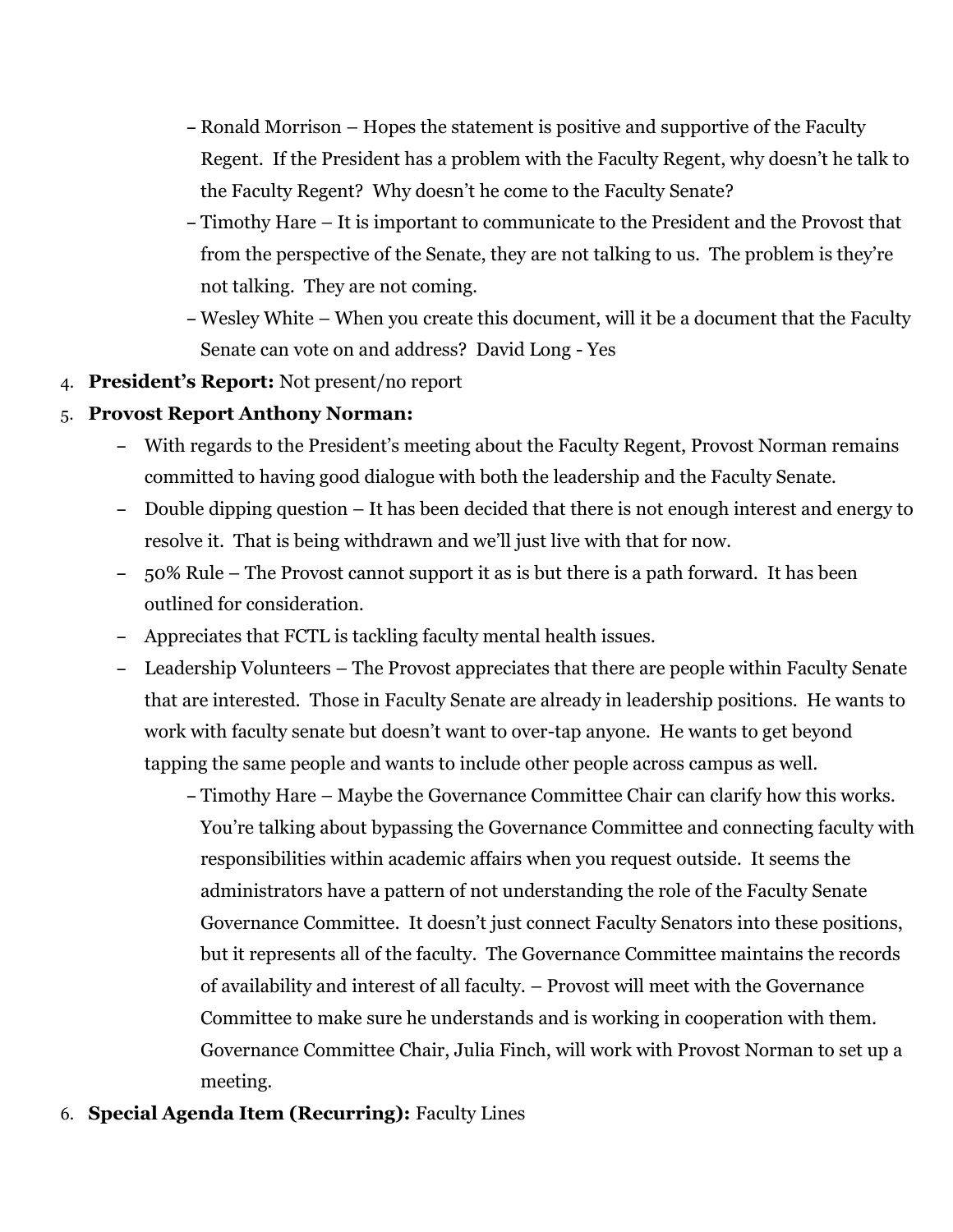- **–** Report from the College of Science Dirk Grupe: Department of Physics/Earth Science and Space Engineering – About five years ago, two people were hired as tenure track. Once they were hired the President changed them to VIP positions at a lower salary. A few years later they were eventually moved to tenure track.
- **–** They need a physics professor and geology professor. The first search for physics was failed. A new search was opened along with a search for geology. However, the President stopped both searches. Later, the physics search was opened again. The geology search was not reopened. This has left them scrambling to find instructors for these classes. If the classes are not taught, it causes problems for our students, including delayed graduation. Many students may choose to leave or not even come to our university.
- **–** These issues seem to be occurring across all departments.

# 7. **Regent Report (Annie Adams):**

- **–** The February 24th BOR meeting has been cancelled.
- **–** SACSCOC and hiring The presented document, including a link to the SACSCOC manual, is available on Blackboard.

# 8. **Staff Congress Report (David Flora):**

- **–** Congress met on Tuesday, February 1st. This time frame isn't accommodating to the Senate and reports. Representatives are being polled and that meeting time may be changed according to their bylaws.
- **–** Staff members are encouraged to complete the Covid survey. It is in the portal. There will be new prize drawings in the coming weeks.
- **–** PG 48 revisions were approved. This lifts the monthly cap for vacation in favor of a yearly cap.
- **–** A concern was raised by a representative that MSU was still using 2013 Cooper data for hiring their employees and set salaries. This makes it difficult to hire and retain quality personnel. Dr. Atkins said she would pass it along to the administration for action.
- **–** Formation of ad hoc committee to examine how staff who have teaching in their job descriptions can get evaluated for that part of their job. Lora Pace will chair the committee with Senator Boram acting as faculty representative. They are charged to deliver recommendations no later than the regularly scheduled meeting in June.
	- **–** David Long This has been a problem. Most of staff that are teaching have never been evaluated. He is in solidarity with David Flora.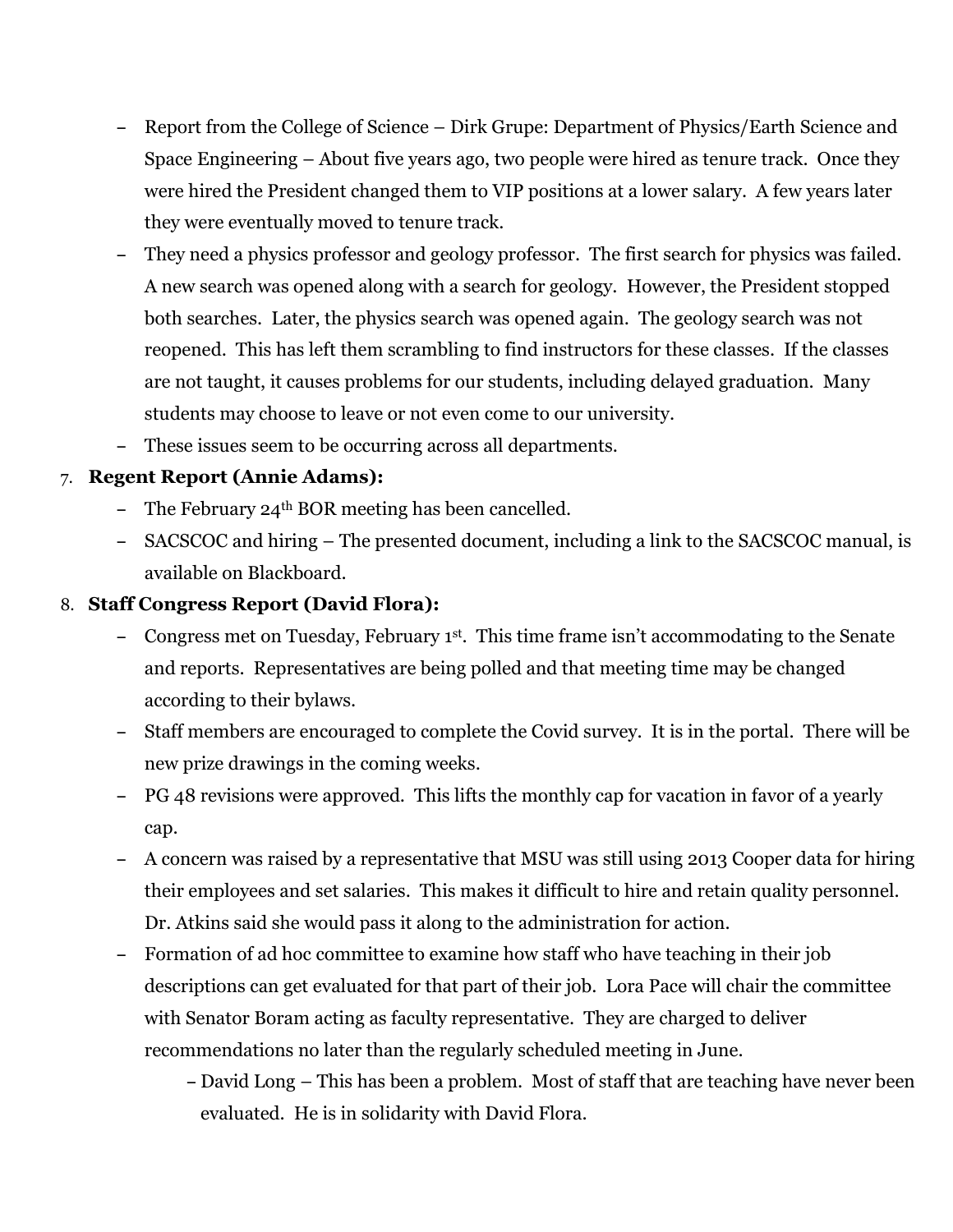### 9. **SGA Report (Emily Wiley, President):**

- **–** Reading Days Proposal That has been finalized. It has two proposals on the same document. One is a Reading Day with no assignments due the Monday of finals. It would just be a free day for students. No exams. The Registrar would have to restructure how finals week works. The second proposal would be that Thursday and Friday before finals week would be Reading Days. This cuts into instructional days. Academic issues should weigh in on this. They can go over that proposal and have a discussion with SGA.
	- **–** Academic Materials & Bookstore There are materials, in particular lab manuals, that aren't being sent to the bookstore. This is especially a problem for students with financial aid. They cannot get their lab manuals unless they pay with cash or check in Lappin. Students with financial aid need to have the opportunity to get their materials in the bookstore so they can use their financial aid.
	- **–** Wi-Fi The issues with Wi-Fi are worse this semester. She has been working with IT to help identify and resolve these issues. This is a campus wide issue. Everyone should be aware that students may have issues taking tests and doing assignments.
	- **–** The university has given the students the resources they need but students don't know how to find them. There should be a way for students to get all of this information in one place that is easy to find.
		- **–** Annie Adams Can Faculty Senate and SGA work together to get a forwardfacing web page with this information? We could then encourage faculty to have a link to those resources as standard in the syllabus template.
		- **–** Nettie Brock We could add an auto button on Blackboard like we have library button, etc., that takes us to one website that has links for everything else. There are already things in our website that are embedded that update every year. It seems like the easiest way.
	- **–** Student engagement has been extremely low. They are trying to get student organizations revitalized. Hopefully this will help break up the Covid fatigue.
	- **–** Thanks to Dr. Norman for everything you've done to support our students' mental health.

### 10. **Faculty Senate Committee Reports:**

**– Executive Committee (David Long):**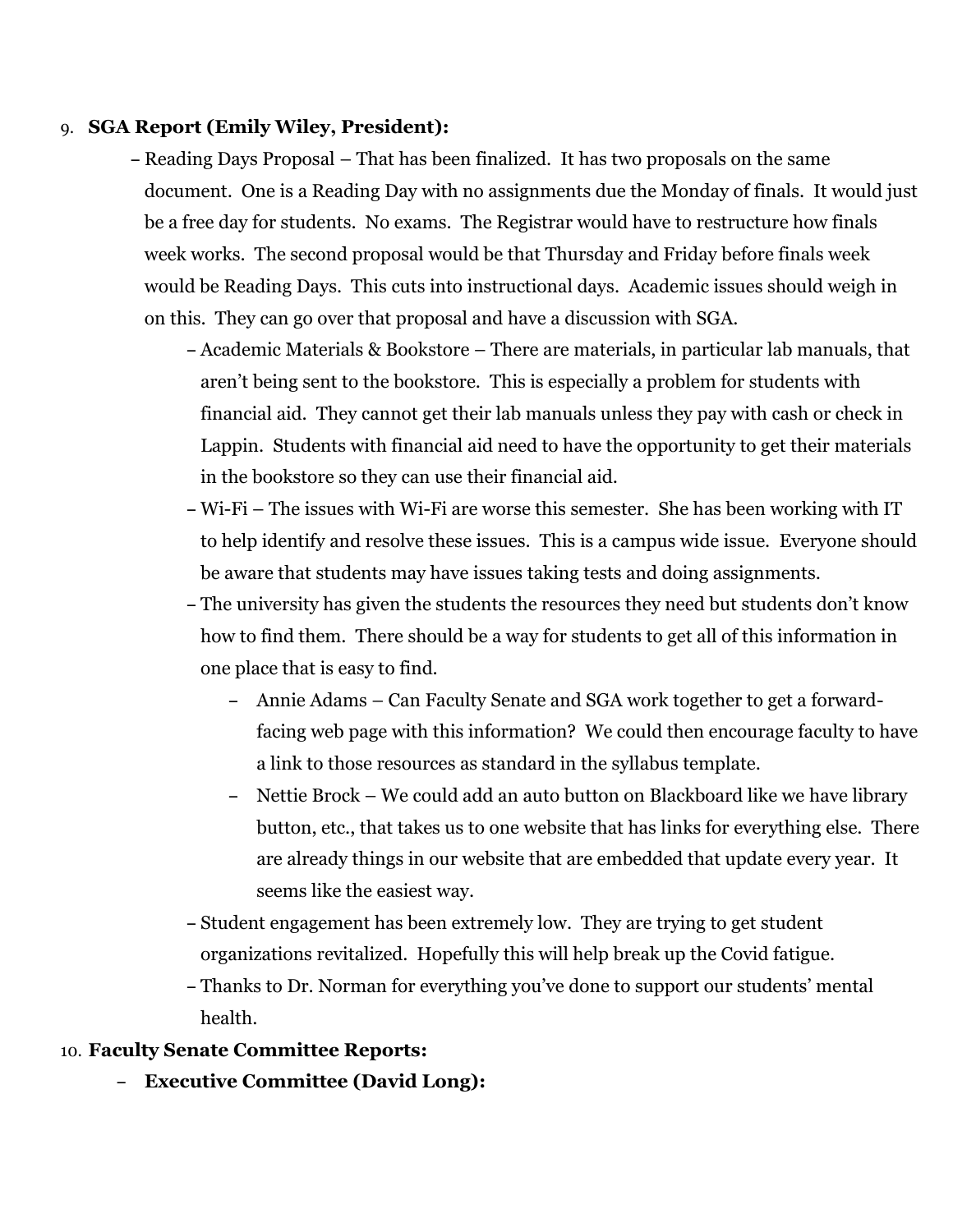- **–** SACSCOC Report When will we see it? Not a discussion but a request. Could we please see it?
- **–** Report of the Ad-Hoc Faculty Workload Calculations Committee (Mike Kessinger presented) – The Power Point presentation and related documents are available on Blackboard. The committee has passed this to the Faculty Senate for consideration.
	- **–** Dirk Grupe The labs are not fully compensated. The curriculum needs to be revised so the labs are part of the lecture; or, the university needs to give full workload because the lab is a lot of work. – Mike Kessinger – This was communicated in the committee by various departments as being an issue.

#### **– Academic Issues (Nettie Brock):**

- **–** The committee met last Thursday
- **–** Discussed briefly that SGA withdrew their resolution on double dipping and are also moving it off their agenda.
	- **–** Reminder the 50% rule is dead We don't need admirative approval to make curriculum decisions. David Long asked that the committee get together with the Provost on this issue so it can be put to rest.
- **–** Latest on census and/or attendance People got confused if both were required. They wanted to know the importance. Everyone is reminded this census is for administrative purposes. Also, the add/drop day was really close to the census/attendance due date, which, along with the snow, made it difficult.
	- **–** Annie Adams (question for Provost) The census is import for Title 4 funding. There is a messaging issue. Could we prioritize that piece and would Dr. Norman work with them on that? Yes, Dr. Norman said he would work with them on the messaging piece. Dr. Norman wants every one to understand that the census is centered around financial aid. We have to report back to the government that indeed the students are actually in the classes. It must be timely and accurate so financial aid is distributed correctly and students are not dropped.
	- **–** Kim Sharp Reported a glitch in the census. All sections were in one on the census but she certified them only to receive a not so nice email that she hadn't done what she needed. She ended up doing the same census 1o times. She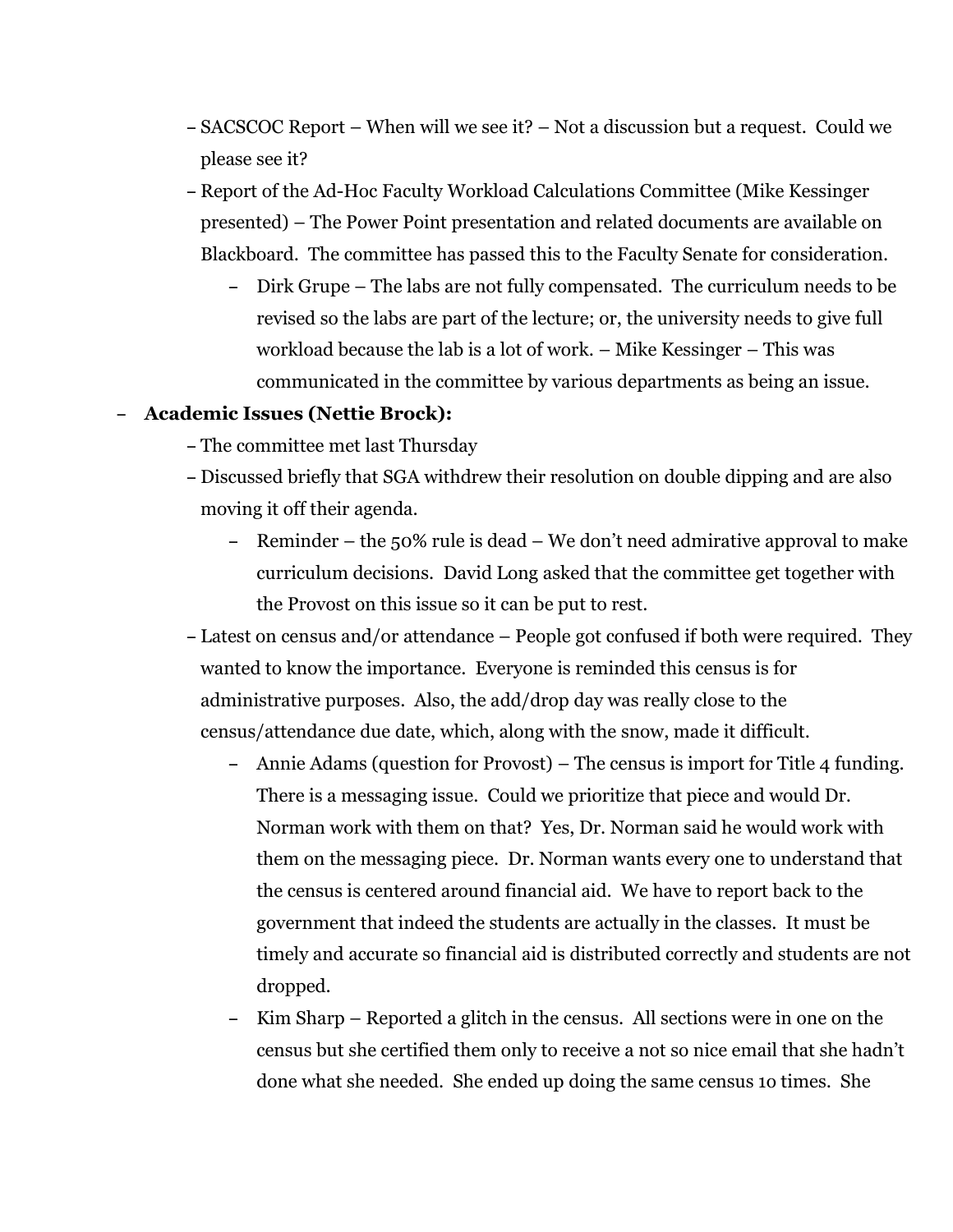hopes this glitch is resolved. David Long also had an issue of the census not recording. He too received a not so nice email or two.

- **–** Covid Protocols Where are we? They received an email that they should get a Covid test after they were in close quarters with other people for an extended period of time. This was basically all of their classes. The policy in place is inconsistent with the scheduling. Is this a problem across campus?
- **–** Mini Grants Rubrics for future rounds? How can we make it better? It should be an anonymous committee with a rubric. The chairs and associate Deans could make that part of their annual evaluation process instead of the application process.
- **–** Faculty 180 What and why we use this? It is clunky but does the job. More training is needed.

#### **– Evaluations (Lesia Lennex):**

- **–** Second Reading on Faculty Evaluation Resolution The resolution is posted on Blackboard. A friendly amendment was received and accepted. The language was revised. Dirk Grupe made a motion to accept this resolution. Kim Sharp seconded the motion. There was no discussion. All in favor. Approved
- **–** Faculty 180 for Librarians Why are we waiting to hear back? The provost will be reaching out to Dean Gregory to assess the needs of librarians and to accommodate the needs of Liberian's with regards to Faculty 180.

#### **– Faculty Welfare & Concerns (Katelyn Kaufman):**

- **–** PAc30 Revision 2nd Reading This document is available on Blackboard. The amendment starts on line 71.
	- **–** Steven Brigham Practical Application of 25% rule This should be considered in the event it is necessary. He presented numbers on what this could look like. There is a problem with the wording. A friendly amendment is needed.
	- **–** Kim Sharp The university has a precedence for lowering the base salary. So, the above concern is important to be considered.
	- **–** David Long Do we need to table this issue? Doug Chatham moved to postpone until next meeting. Dirk Grupe seconded the motion. Ronald Morrison wanted the January date considered due to when budgets are decided, which is seldom ever decided by January 1st. All in favor of the delay. The delay was approved.

**–** Fast Clock Tenure/Promotion Update – not discussed due to time constraints